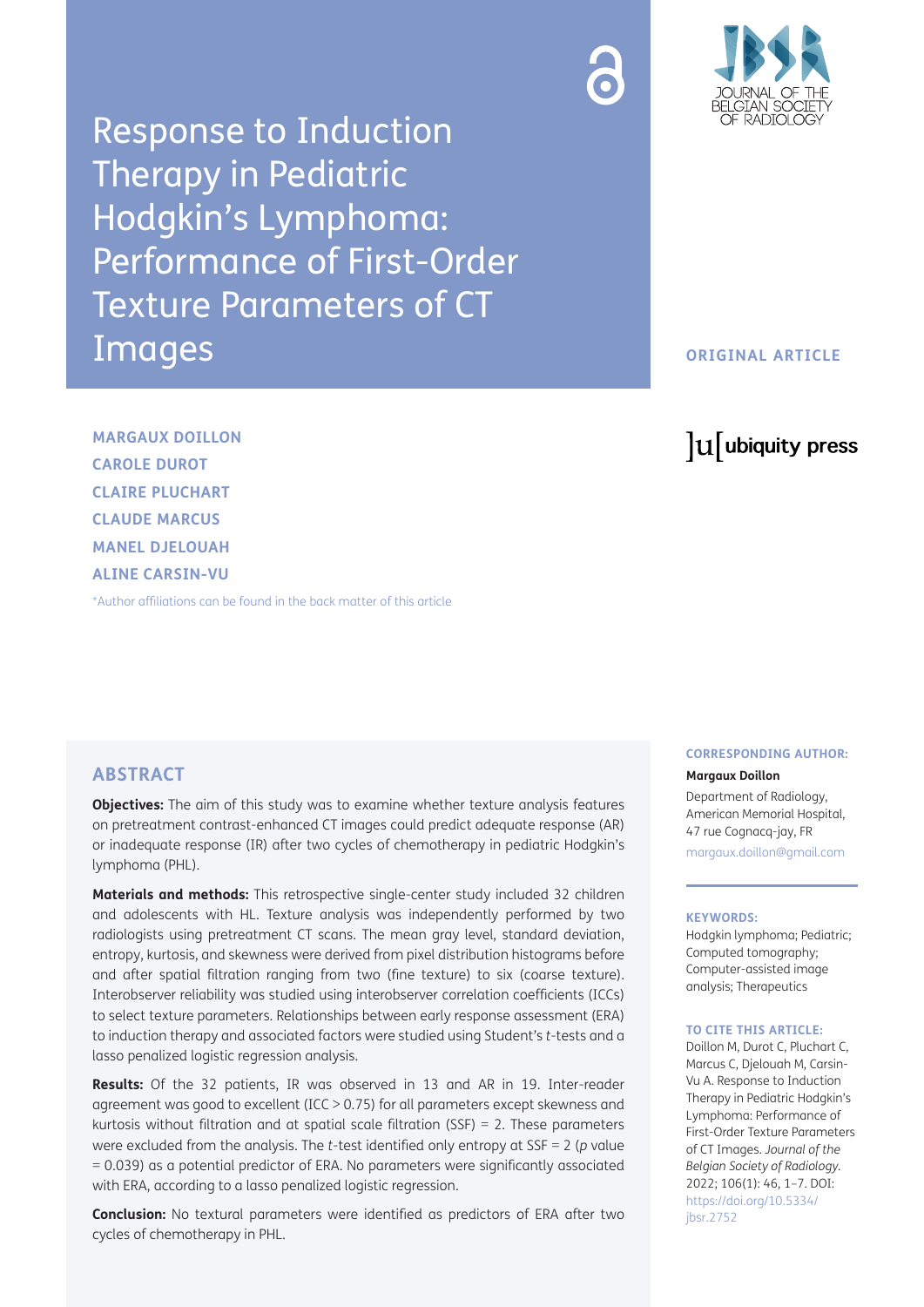# **INTRODUCTION**

Pediatric Hodgkin's lymphoma (PHL) constitutes approximately 40% of all childhood lymphomas and is the most common malignancy in adolescents and young adults [\[1](#page-5-1)]. It accounts for approximately 7% of pediatric malignancies and 1% of childhood cancer-related deaths in the United States [[2](#page-5-2)]. PHL prognosis is good, and up to 80% of PHL patients treated with the current radio/chemotherapy protocols are cured [[1\]](#page-5-1). Treatment intensity within standardized treatment protocols is based on different treatment groups (TGs) defined by EuroNet-PHL-C1 [3, 4].

Unfortunately, a significant number of PHL patients suffer from treatment-related morbidity and mortality caused by chemotherapy and radiotherapy. The good prognosis of Hodgkin's disease is often accompanied by elevated risks of second primary cancers, cardiovascular disease, and infections. In several studies, mortality resulting from secondary cancers and heart disease exceeded lymphoma-related deaths after 15 to 20 years of follow-up [[1,](#page-5-1) [5](#page-5-3), [6\]](#page-5-4). For these reasons, reducing treatment-associated toxicity while maintaining high cure rates has become a major issue. In patients with adequate response (AR), radiotherapy can be omitted after two cycles of chemotherapy, irrespective of the TG. In these cases, the late effects of radiotherapy, especially secondary malignancies, can be avoided [4]. Furthermore, an initial prediction of response to induction therapy could even allow individualized treatment intensification to prevent inadequate response (IR) a priori.

Texture analysis, which provides an objective, quantitative assessment of tumor heterogeneity by analyzing the distribution and relationship of pixel or voxel gray levels in an image [[7](#page-5-5)], could be an useful method to individualize chemotherapy. In various types of cancers, tumor texture analysis has been reported as a possible tool for assessing survival [8–12]. Studies in adult patients with HL have suggested that texture analysis of CT images could provide prognostic information complementary to 18-FDG PET [[13](#page-6-0)–15]. In children with HL, no studies have been done on the prognostic role of CT texture analysis. However, a feature of texture parameters is their potential lack of interreader reproducibility [[16](#page-6-1)].

The purpose of this study was to determine whether texture analysis features on pretreatment contrastenhanced CT images could predict AR or IR after two cycles of chemotherapy in children and adolescents with HL and serve as an additional prognostic factor allowing treatment adaptation. A secondary end point was to assess inter-reader reproducibility of texture features beforehand according the texture parameters and filter coarseness.

# **MATERIALS AND METHODS STUDY POPULATION**

This retrospective study included all pediatric patients with classical PHL who were treated according to EuroNet-PHL-C1 guidelines between 2010 and 2019 at \*institute\*. All patients had a histological diagnosis of classical HL performed on lymphoid tissue from an excisional biopsy. Exclusion criteria included the following: age older than 18 years, previous chemotherapy, and images with artifacts or insufficient resolution. All patients underwent an initial CT scan and an initial PET-CT. They were divided into three TGs according to the EuroNet-PHL-C1 reference stages, depending on the classical Ann Arbor staging system, the elevated erythrocyte sedimentation rate, and tumor bulk [3, 4]. The different groups received the corresponding treatment schedules.

In accordance with French law, this retrospective study of medical records was authorized by the Commission Nationale de l'Informatique et des Libertés (authorization number 1118523), allowing the computerized management of medical data at \*institute\*. The participants were informed of the possibility that their information would be used for biomedical research purposes, and they had the right to decline.

### **CT EXAMINATION**

All patients underwent a contrast-enhanced CT scan covering the cervical region, the chest, abdomen, and pelvis. Most of the scans were performed at the \*institute\* (n = 26) using one of the following multidetector CT scanners: Discovery HD 750, GE Healthcare  $(n = 23)$  or GE Revolution Evo, GE Healthcare  $(n = 3)$ . Four CT examinations were provided by small nearby centers (one from \*city\*, GE Revolution Evo; two from \*city\*, Siemens Definition 128; and one from \*city\*, Siemens Somatom Go All). Two CT scans were performed in private facilities in \*city\* (Siemens Power Scope 32).

A volume of 2 mL/kg of body weight of non-ionic contrast material (Xenetix 350; Iomeron 350) was injected into an antecubital vein. Chest images were obtained at an arterial phase 35 s after contrast material administration, and abdominal and pelvic images were obtained at a portal-venous phase (70 s).

### **CT TEXTURE ANALYSIS**

CT texture analysis was performed on the pretreatment CT examination using the commercially available TexRAD software (TexRAD Ltd). Two radiologists (R1 and R2, with seven years and four years of experience, respectively, in oncological imaging) selected together two or three target lesions for each patient. The lesions corresponded to either pathologic lymph nodes (in most cases), the thymus, or to an extra-nodal lesion for stage IV.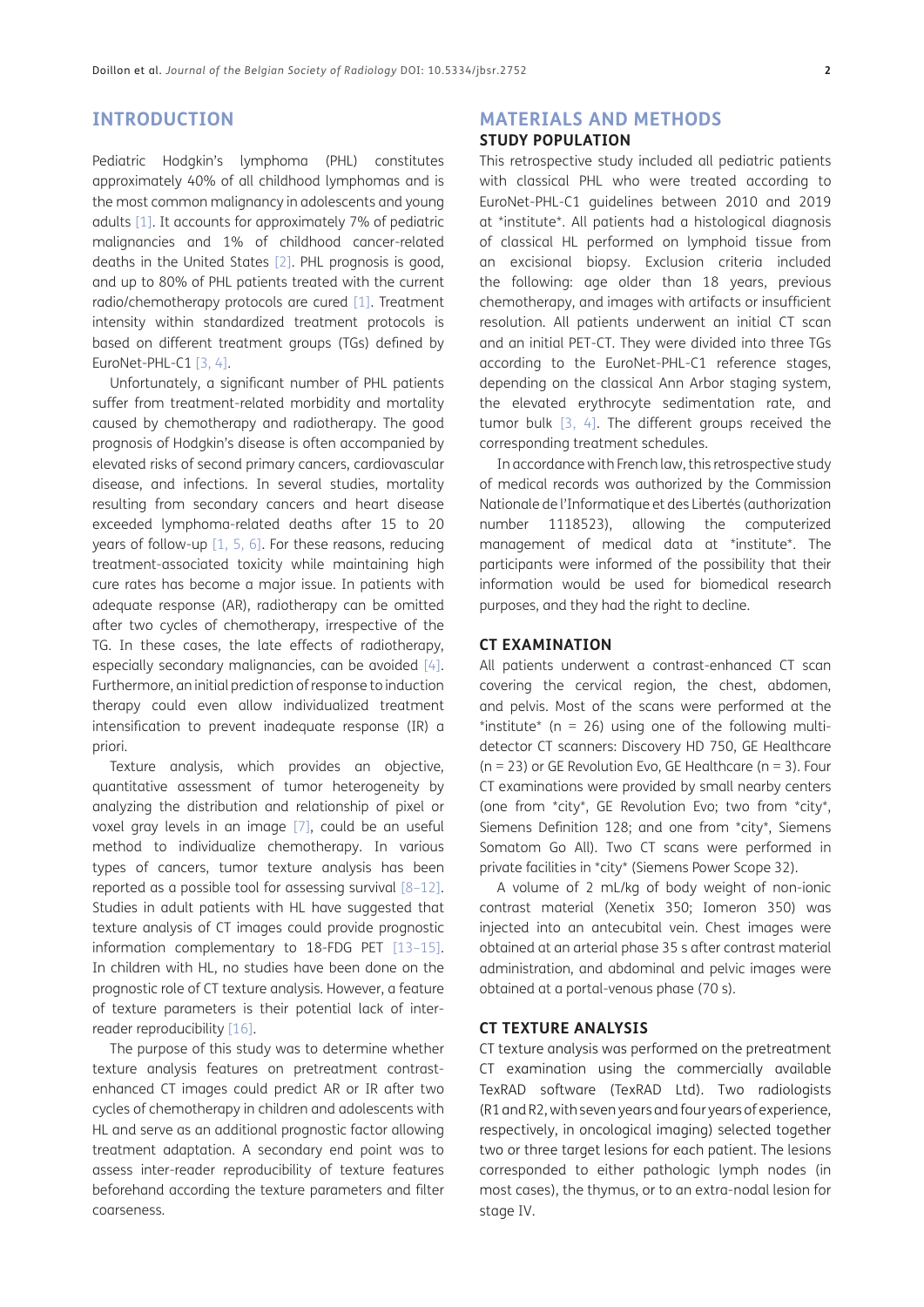Afterwards, both radiologists independently placed a free-hand region of interest (ROI) encompassing each entire lesion ([Figures 1](#page-2-0) and [2\)](#page-2-1). CT texture analysis was performed in a two-step process that included image filtration and histogram quantification steps. Spatial scale image filtration (SSF) selectively extracted features with different texture, corresponding to fine (SSF = 2, object radius of 2 mm), medium (SSF = 3–5, object radius of 3–5 mm), and coarse (SSF = 6, object radius of 6 mm) scales, using a Laplacian of Gaussian spatial band-pass

filter. Quantification of the histogram distribution within the ROI allowed the extraction of the following five firstorder histogram parameters: mean gray-level intensity (mean), standard deviation (SD), entropy (irregularity), kurtosis (peakedness/ flatness of the pixel histogram), and skewness (asymmetry). For each patient, the mean value of each texture parameter among the lesions was calculated. After the inter-reader agreement, was evaluated, the values of the two observers were averaged for statistical analysis.



<span id="page-2-0"></span>**Figure 1** CT images in 17-year-old young men with Hodgkin's lymphoma stage IIB. Illustration of nodal lesion delimitation, image filtration.

<span id="page-2-1"></span>

**Figure 2** CT images in 15-year-old young women with Hodgkin's lymphoma stage IV. Illustration of the pulmonary lesion delimitation, image filtration.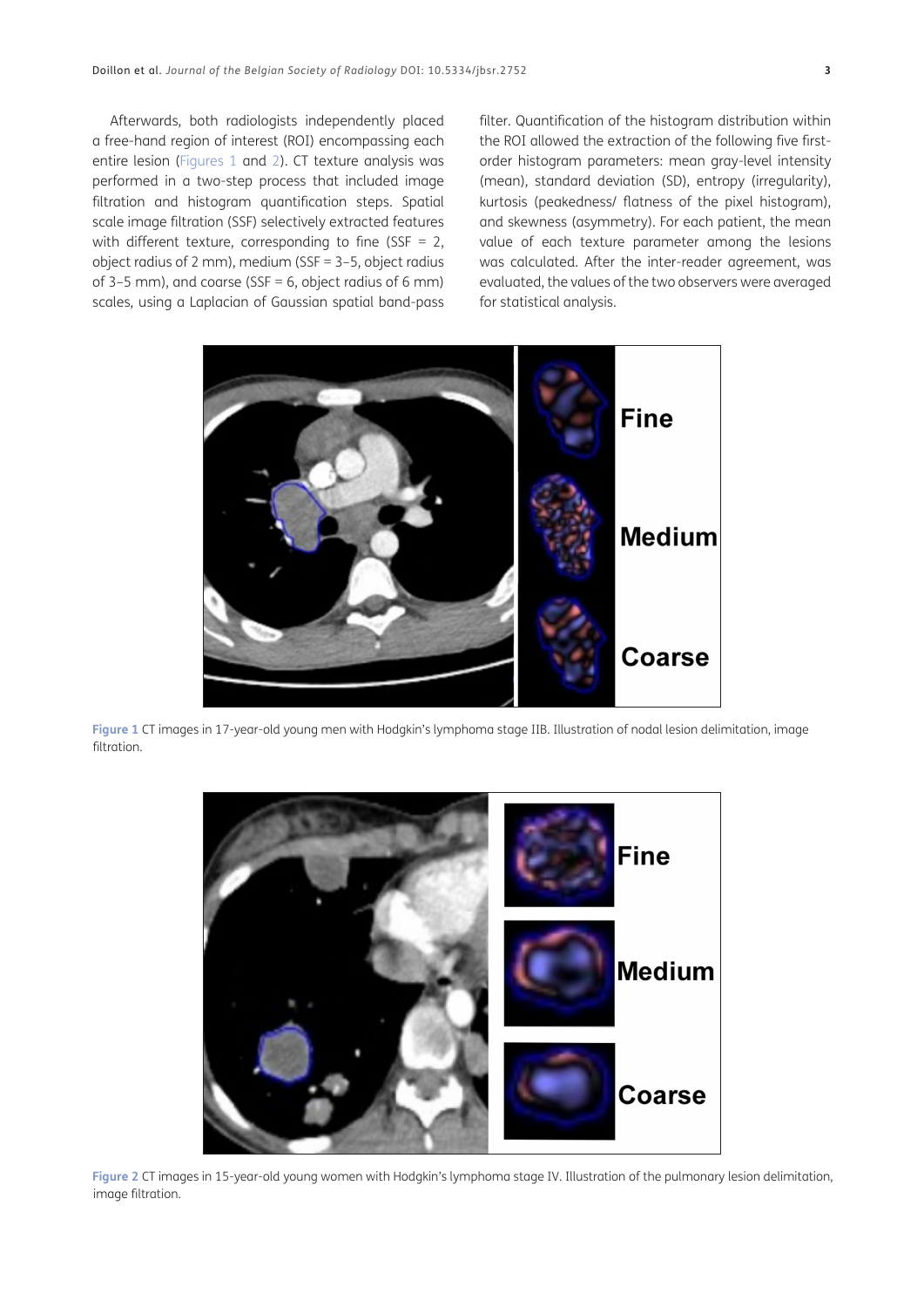### **EARLY RESPONSE ASSESSMENT (ERA)**

ERA was performed according to the EuroNet-PHL-C1 after two cycles of induction chemotherapy based on a PET-CT and a CT. Patients were then classified into two response groups (AR or IR), according to the EuroNet-PHL-C1 reference stages [3, 4]. The primary endpoint was binary: AR or IR after induction treatment.

### **STATISTICAL ANALYSIS**

The inter-observer agreements for the measurements of the texture parameters were assessed using intraclass correlation coefficients (ICCs) for each pair of variables. An ICC was considered poor if it was below 0.50, moderate between 0.50 and 0.75, good between 0.75 and 0.90, and excellent above 0.90. The reliability was considered satisfactory for ICCs  $\geq$  0.75 [\[17\]](#page-6-2).

After determining that the variables were normally distributed, we used Student's *t*-test to study the association between ERA and the CT texture parameters with an inter-reader agreement greater than 0.75. A multivariate analysis was performed to identify independent predictors of AR and IR among clinical and texture parameters. To take into account the correlation between the estimates of each texture parameter and the different filter values, as well as the small number of events compared with the number of included covariates, a multivariate L1 (least absolute shrinkage and selection operator [Lasso]) penalized logistic regression model was built to select texture parameters. The lasso method allows variable selection by shrinking coefficient weights to zero for variables unrelated to outcome.

Statistical analyses were performed using RStudio Desktop (version 1.4.1717, RStudio, PBC), and *p* values < 0.05 were considered statistically significant.

### **RESULTS**

### **PATIENT CHARACTERISTICS**

The study population comprised 32 patients. IR was observed in 13 of the 32 patients. A total of 78 lesions were analyzed: 79.5% from lymph nodes, 15.5% from the thymus, and 5.1% from an extra-nodal organ (lungs). The patients' clinical and lesion characteristics are reported in [Table 1.](#page-3-0)

### **INTER-READER AGREEMENT**

[Table 2](#page-4-0) displays the results for interobserver agreement with different filtration. Inter-reader agreement was acceptable (ICC  $> 0.75$ ) for all parameters excepted skewness without filtration (ICC =  $0.637$ ), skewness at SSF = 2 (ICC =  $0.666$ ), kurtosis without filtration  $(ICC = 0.588)$ , and kurtosis at  $SSF = 2 (ICC = 0.491)$ . These last four parameters were excluded from the analysis because they were not reproducible.

### **CT TEXTURE PARAMETERS AND EARLY RESPONSE ASSESSMENT (ERA)**

The results of the univariate analysis are presented in [Table 3.](#page-4-1) The *t*-test identified one texture parameter

| <b>PARAMETER</b> | <b>ALL PATIENTS (%)</b> | <b>PATIENTS WITH AR (%)</b> | <b>PATIENTS WITH IR (%)</b> |
|------------------|-------------------------|-----------------------------|-----------------------------|
| <b>TOTAL</b>     | 32                      | 19                          | 13                          |
| Sex              |                         |                             |                             |
| Male             | 15 (46.9%)              | $9(47.4\%)$                 | $6(46.2\%)$                 |
| Female           | 17 (53.1%)              | 10 (52.6%)                  | 7 (53.8%)                   |
| Stage            |                         |                             |                             |
| Ι                | 2(6.25%)                | 2 (10.5%)                   | $\mathbf 0$                 |
| $\mathbf{I}$     | 10 (31.25%)             | 6(31.6%)                    | $4(30.8\%)$                 |
| III              | 10 (31.25%)             | 6(31.6%)                    | $4(30.8\%)$                 |
| IV               | 10 (31.25%)             | 5(26.3%)                    | 5(38.4%)                    |
| <b>TG</b>        |                         |                             |                             |
| $\mathbf{1}$     | 4(12.5%)                | $4(21.1\%)$                 | $\mathbf 0$                 |
| $\overline{2}$   | 13 (40.6%)              | 7 (36.8%)                   | $6(46.2\%)$                 |
| 3                | 15 (46.9%)              | $8(42.1\%)$                 | 7 (53.8%)                   |
| Lesions          |                         |                             |                             |
| Lymph node       | 62 (79.5%)              | 35 (77.8%)                  | 27 (81.8%)                  |
| Thymus           | 12 (15.4%)              | 8 (17.8%)                   | $4(12.1\%)$                 |
| Lung             | $4(5.1\%)$              | $2(4.4\%)$                  | $2(6.1\%)$                  |

<span id="page-3-0"></span>**Table 1** Patient characteristics.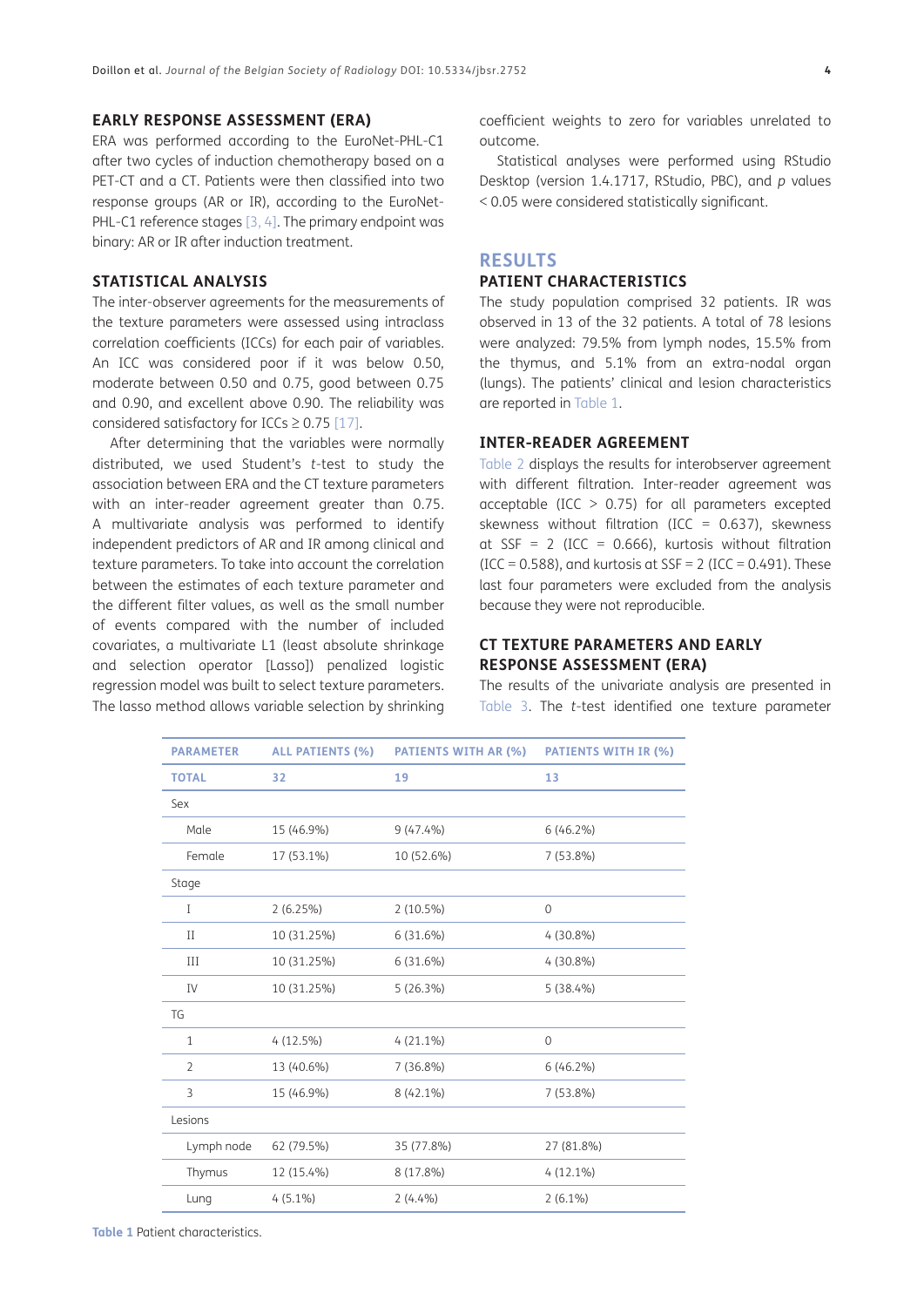| <b>PARAMETER</b><br><b>ICC (INTERVAL)</b> | <b>SSFO</b>       | SSF <sub>2</sub>  | SSF3              | SSF4              | SSF <sub>5</sub>  | SSF <sub>6</sub>  |
|-------------------------------------------|-------------------|-------------------|-------------------|-------------------|-------------------|-------------------|
| Mean                                      | 0.995             | 0.791             | 0.773             | 0.837             | 0.837             | 0.849             |
|                                           | $(0.989 - 0.998)$ | $(0.615 - 0.892)$ | $(0.52 - 0.86)$   | $(0.694 - 0.917)$ | $(0.695 - 0.917)$ | $(0.714 - 0.923)$ |
| Standard                                  | 0.884             | 0.965             | 0.974             | 0.946             | 0.923             | 0.924             |
| deviation                                 | $(0.752 - 0.945)$ | $(0.93 - 0.983)$  | $(0.947 - 0.987)$ | $(0.892 - 0.973)$ | $(0.85 - 0.962)$  | $(0.851 - 0.962)$ |
| Entropy                                   | 0.96              | 0.942             | 0.896             | 0.898             | 0.889             | 0.827             |
|                                           | $(0.87 - 0.984)$  | $(0.883 - 0.971)$ | $(0.799 - 0.947)$ | $(0.82 - 0.948)$  | $(0.786 - 0.944)$ | $(0.677 - 0.911)$ |
| Mean of positive                          | 0.997             | 0.97              | 0.953             | 0.981             | 0.824             | 0.804             |
| pixels                                    | $(0.994 - 0.999)$ | $(0.939 - 0.985)$ | $(0.906 - 0.977)$ | $(0.789 - 0.945)$ | $(0.672 - 0.91)$  | $(0.639 - 0.899)$ |
| Skewness                                  | 0.637             | 0.666             | 0.832             | 0.901             | 0.84              | 0.894             |
|                                           | $(0.376 - 0.805)$ | $(0.42 - 0.821)$  | $(0.675 - 0.916)$ | $(0.801 - 0.951)$ | $(0.697 - 0.918)$ | $(0.794 - 0.947)$ |
| Kurtosis                                  | 0.588             | 0.491             | 0.893             | 0.863             | 0.894             | 0.89              |
|                                           | $(0.31 - 0.774)$  | $(0.172 - 0.716)$ | $(0.795 - 0.946)$ | $(0.74 - 0.93)$   | $(0.794 - 0.947)$ | $(0.714 - 0.923)$ |
|                                           |                   |                   |                   |                   |                   |                   |

<span id="page-4-0"></span>**Table 2** Inter-reader agreement.

The bottom ICCs  $( $0.75$ )$  are in bold.

ICC = Intraclass Correlation Coefficient.

| <b>PARAMETER</b><br><b>P-VALUE</b> | <b>SSF0</b> | SSF <sub>2</sub> | SSF3 | SSF4 | SSF <sub>5</sub> | SSF <sub>6</sub> |
|------------------------------------|-------------|------------------|------|------|------------------|------------------|
| Mean                               | 0.093       | 0.34             | 0.14 | 0.30 | 0.36             | 0.33             |
| Sd                                 | 0.11        | 0.05             | 0.27 | 0.39 | 0.79             | 0.93             |
| Entropy                            | 0.10        | $0.04*$          | 0.31 | 0.46 | 0.97             | 0.79             |
| Mpp                                | 0.10        | 0.15             | 0.46 | 0.66 | 0.99             | 0.89             |
| Skewness                           |             |                  | 0.19 | 0.56 | 0.62             | 0.78             |
| Kurtosis                           |             |                  | 0.77 | 0.90 | 0.67             | 0.39             |

<span id="page-4-1"></span>**Table 3** Univariate analysis results.

\* P < 0.05, indicating a significant difference.

as a potential predictor of ERA: entropy at a fine scale (SSF = 2), *t* = 2.16 [CI 95%], *p* value = 0.039. The other parameters were not significant ( $p \ge 0.05$ ). The lasso penalized logistic regression analysis did not identify texture parameters as potential predictors of ERA.

### **DISCUSSION**

In previous studies, CT texture analysis was able to predict overall survival in many types of cancer and response to treatment [8–12]. CT texture analysis has recently emerged as a new technique allowing quantitative analysis of tumor heterogeneity, which is an approach to assess tumor hypoxia and angiogenesis [\[7\]](#page-5-5). To our knowledge, our study is the first to attempt predicting ERA with CT texture analysis at baseline.

We manually drew the tumor segmentation, which could have induced a subjective tendency or bias, as CT texture analysis is sensitive to intra- and interobserver manual segmentation [[16\]](#page-6-1). To assess the interobserver variability in our study, a second radiologist resegmented all images independently. In similar studies,

inter-reader reproducibility was satisfactory [\[10](#page-6-3), 12] and it improves results to systematically check the reproducibility before the evaluation of radiomic analysis [[16](#page-6-1)]. In PHL, we showed a good to excellent inter-reader reproducibility of CT texture analysis for all parameters except skewness and kurtosis without filtration or with weak filtration (SSF = 2). Previous texture studies showed similarly low reproducibility when the original images were unfiltered [\[16\]](#page-6-1). This factor may lead to analyzing images only with a high filtration so that reliable parameters are used, possibly decreasing the number of observed parameters, which is useful for large series and clinical practice.

We took multiple texture parameters into account by doing a lasso analysis to try to identify the parameters significantly related to ERA. No significant link was found between the texture parameters and ERA, but another element which could be considered is the evolution of tumor heterogeneity during treatment. Reinert et al. [15] found significant modification of texture parameters between baseline and interim imaging evaluation and between partial and complete remission on interim imaging (PET or CT) in an adult HL population.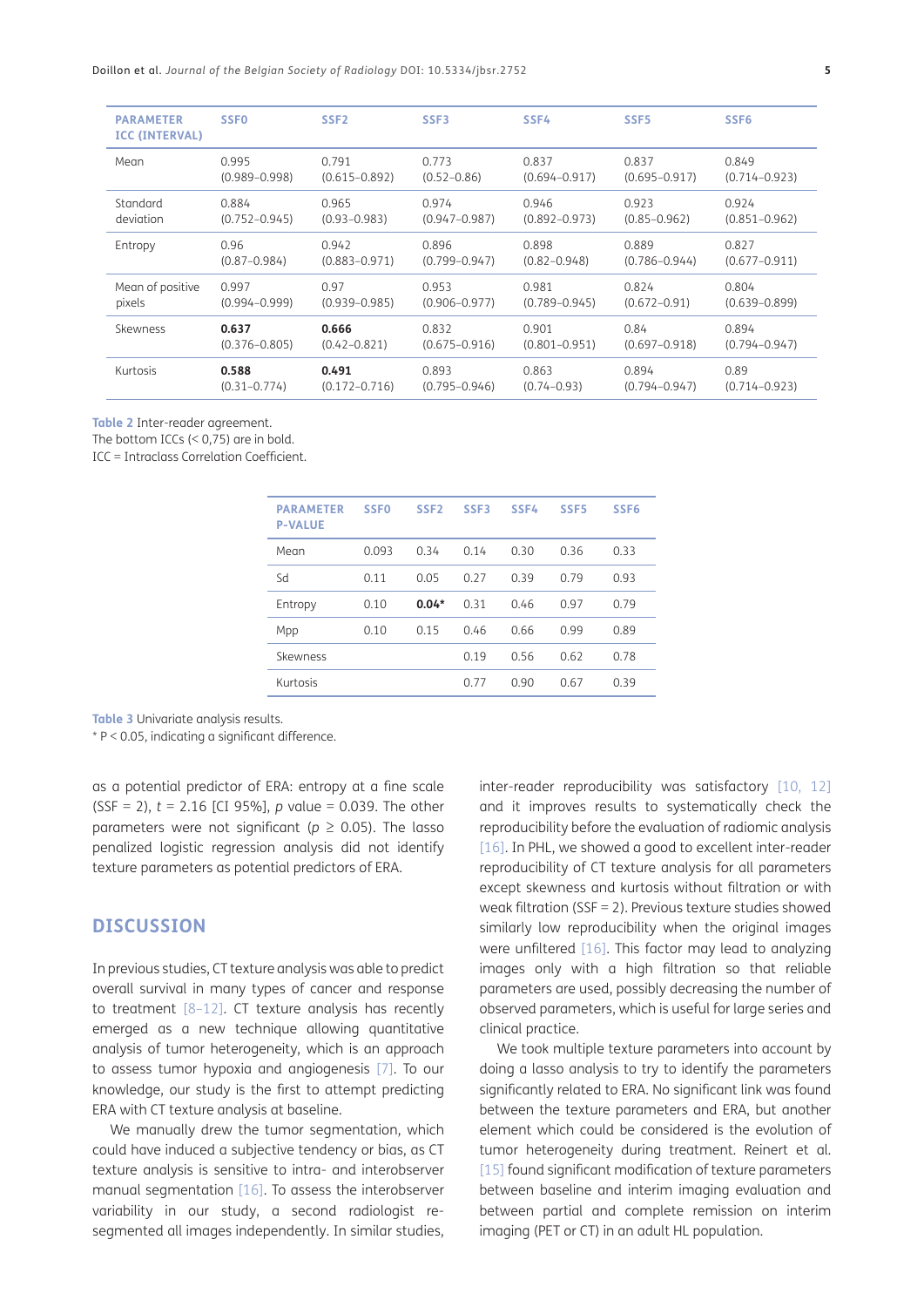Our study had several limitations, which can partly explain the lack of meaningful texture criteria. First, our study was exploratory and included few patients. More comprehensive investigations of texture parameters in PHL and their evolution during treatment are needed in larger populations. These types of studies would allow for selecting the parameters related with good outcome. The choice of target lesions can also be discussed. We chose to include nodal and extra-nodal lesions, as in clinical practice, but this factor could have affected the texture parameters after averaging because of the histological differences between organs. For Reinert et al. [15], ROIs were drawn only in lymph nodes, and in other studies, often only one organ is chosen [\[9–](#page-5-6)12]. Some exceptions exist in the literature when the pathology is disseminated to many organs (metastasis) [8].

Furthermore, all examinations were not performed on the same CT scanner. The technical differences may have increased the variability of lesion attenuation and affected the texture analysis results [[18](#page-6-4)]. However, this is frequently the case in clinical practice; CT scans are often done in semi-emergency situations because of predominant chest involvement in PHL, and this pattern is also reported in the literature [\[10,](#page-6-3) 15]. To evaluate the influence of inter-scanner differences on texture analysis, Choi et al. [[10\]](#page-6-3) compared the texture parameters of different CT scanners. They found that except for two parameters (gray-level co-occurrence matrices inverse difference moment and sphericity), no significant difference existed in texture analysis. We did not use the two parameters influenced by technical differences.

# **CONCLUSION**

No textural parameters were identified as predictors of ERA after two cycles of chemotherapy in PHL. A study that includes a larger population and selects texture parameters more accurately would be interesting.

# **COMPETING INTERESTS**

The authors have no competing interests to declare.

# <span id="page-5-0"></span>**AUTHOR AFFILIATIONS**

### **Margaux Doillon**

Department of Radiology, American Memorial Hospital, 47 rue Cognacq-jay, FR

### **Carole Durot**

Department of Radiology, American Memorial Hospital, 47 rue Cognacq-jay, FR

#### **Claire Pluchart**

Department of Oncopediatrics, American Memorial Hospital, 47 rue Cognacq-jay, FR

#### **Claude Marcus**

Department of Radiology, American Memorial Hospital, 47 rue Cognac q-jay, FR

### **Manel Djelouah**

Department of Radiology, American Memorial Hospital, 47 rue Cognacq-jay, FR

#### **Aline Carsin-Vu**

Department of Radiology, American Memorial Hospital, 47 rue Cognacq-jay, FR

# **REFERENCES**

- <span id="page-5-1"></span>1. **Ferrari C, Niccoli Asabella A, Merenda N,** et al. Pediatric Hodgkin Lymphoma: Predictive value of interim 18F-FDG PET/CT in therapy response assessment. *Medicine (Baltimore)*. 2017; 96(5): e5973. DOI: [https://doi.](https://doi.org/10.1097/MD.0000000000005973) [org/10.1097/MD.0000000000005973](https://doi.org/10.1097/MD.0000000000005973)
- <span id="page-5-2"></span>2. **Rogasch JMM, Hundsdoerfer P, Hofheinz F,** et al. Pretherapeutic FDG-PET total metabolic tumor volume predicts response to induction therapy in pediatric Hodgkin's lymphoma. *BMC Cancer*. 2018; 18(1): 521. DOI: <https://doi.org/10.1186/s12885-018-4432-4>
- 3. **Mauz-Körholz C, Metzger ML, Kelly KM,** et al. Pediatric Hodgkin Lymphoma. *J Clin Oncol*. 2015; 33(27): 2975–85. DOI: <https://doi.org/10.1200/JCO.2014.59.4853>
- 4. **Körholz DD, Wallace DWH, Landman DJ.** EuroNet-Paediatric Hodgkin's Lymphoma Group. First international Inter-Group Study for classical Hodgkin's Lymphoma in Children and Adolescents. [https://www.kinderkrebsinfo.](https://www.kinderkrebsinfo.de/sites/kinderkrebsinfo/content/e1676/e9032/e68518/e16110/download61414/Study_Synopsis_2008-12-08_ger.pdf) [de/sites/kinderkrebsinfo/content/e1676/e9032/e68518/](https://www.kinderkrebsinfo.de/sites/kinderkrebsinfo/content/e1676/e9032/e68518/e16110/download61414/Study_Synopsis_2008-12-08_ger.pdf) [e16110/download61414/Study\\_Synopsis\\_2008-12-08\\_](https://www.kinderkrebsinfo.de/sites/kinderkrebsinfo/content/e1676/e9032/e68518/e16110/download61414/Study_Synopsis_2008-12-08_ger.pdf) [ger.pdf](https://www.kinderkrebsinfo.de/sites/kinderkrebsinfo/content/e1676/e9032/e68518/e16110/download61414/Study_Synopsis_2008-12-08_ger.pdf). Accessed 12 November 2012.
- <span id="page-5-3"></span>5. **Aleman BMP, van den Belt-Dusebout AW, Klokman WJ, Van't Veer MB, Bartelink H, van Leeuwen FE.** Long-term cause-specific mortality of patients treated for Hodgkin's disease. *J Clin Oncol*. 2003; 21(18): 3431–9. DOI: [https://](https://doi.org/10.1200/JCO.2003.07.131) [doi.org/10.1200/JCO.2003.07.131](https://doi.org/10.1200/JCO.2003.07.131)
- <span id="page-5-4"></span>6. **Nagpal P, Akl MR, Ayoub NM,** et al. Pediatric Hodgkin lymphoma: biomarkers, drugs, and clinical trials for translational science and medicine. *Oncotarget*. 2016; 7(41): 67551–73. DOI: [https://doi.org/10.18632/](https://doi.org/10.18632/oncotarget.11509) [oncotarget.11509](https://doi.org/10.18632/oncotarget.11509)
- <span id="page-5-5"></span>7. **Lubner MG, Smith AD, Sandrasegaran K, Sahani DV, Pickhardt PJ.** CT Texture Analysis: Definitions, Applications, Biologic Correlates, and Challenges. *Radiographics*. 2017; 37(5): 1483–503. DOI: [https://doi.org/10.1148/](https://doi.org/10.1148/rg.2017170056) [rg.2017170056](https://doi.org/10.1148/rg.2017170056)
- 8. **Durot C, Mulé S, Soyer P, Marchal A, Grange F, Hoeffel C.** Metastatic melanoma: pretreatment contrast-enhanced CT texture parameters as predictive biomarkers of survival in patients treated with pembrolizumab. *Eur Radiol*. 2019; 29(6): 3183–91. DOI:<https://doi.org/10.1007/s00330-018-5933-x>
- <span id="page-5-6"></span>9. **Feng Z, Shen Q, Li Y, Hu Z.** CT texture analysis: a potential tool for predicting the Fuhrman grade of clear-cell renal carcinoma. *Cancer Imaging*. 2019; 19(1): 6. DOI: [https://](https://doi.org/10.1186/s40644-019-0195-7) [doi.org/10.1186/s40644-019-0195-7](https://doi.org/10.1186/s40644-019-0195-7)